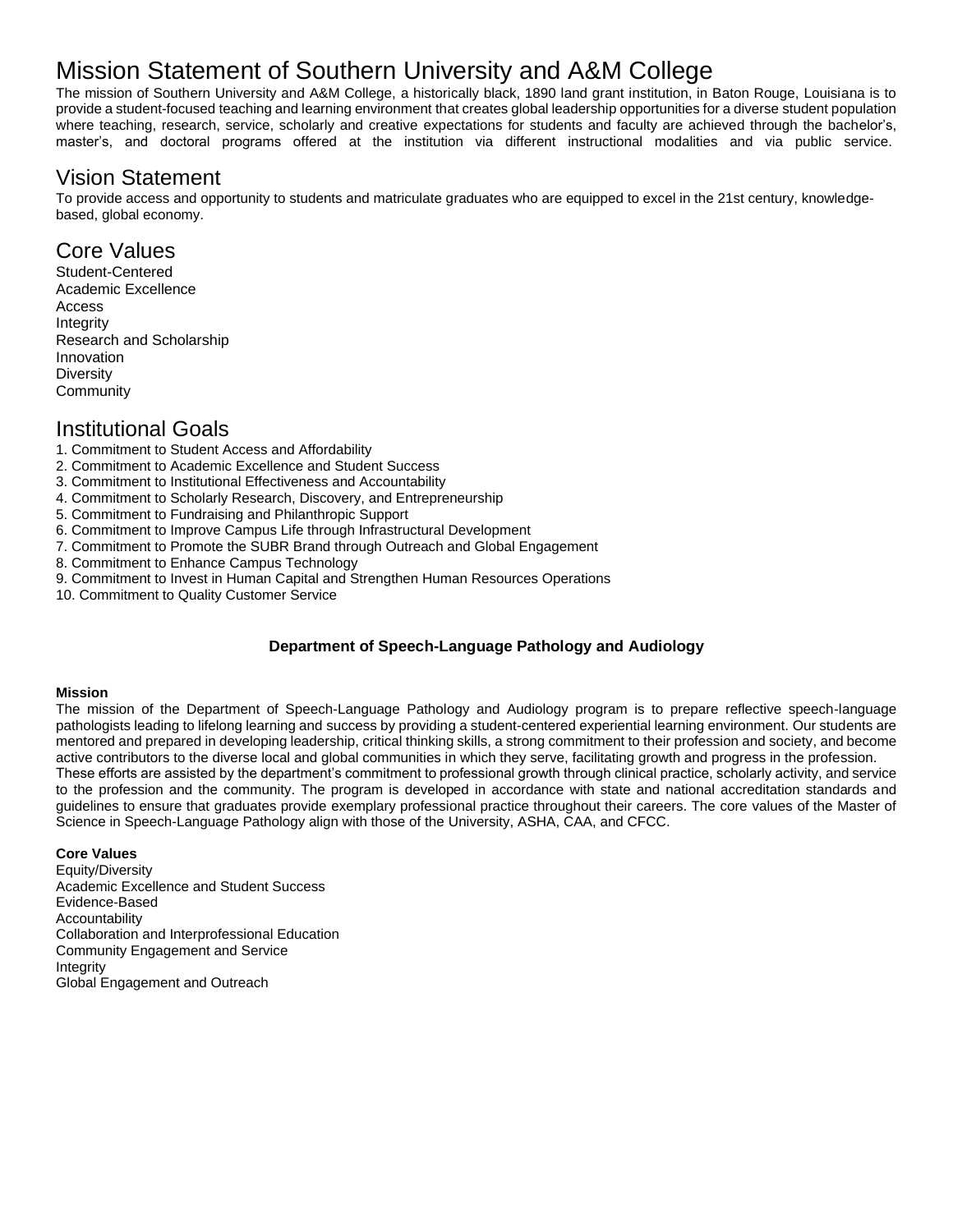#### **Department of Speech-Language Pathology and Audiology Strategic Plan 2021-2025**

#### **Strategic Plan**

The Strategic Plan for the Speech-Language Pathology Program aligns specifically with the following key areas and associated outcomes of the University's Strategic Plan: Teaching, Research, and Service.

#### **Goals**

**1.0. Program Objective Strategy #1** Serve our communities and visibly engage the state of Louisiana through our educational, research and outreach activities.

A. Provide service to the community through speech-language assessment and treatment at the SU Speech, Hearing and Language Center.

B. Provide service to the community through speech-language and hearing screenings at local health fairs and private schools.

C. Establish collaborative partnerships with early head start centers within the state and provide screenings, speech-language assessments, and treatment.

D. Establish a Diverse Language Literacy Clinic (DLLC) to provide language and literacy services for school-age children and adolescents in our community.

E. Present and publish research that is relevant to the needs of our communities.

F. Develop SU Speech-Language-Hearing Clinic Support Group for individuals with Neurodegenerative/Neurological Disorders.

G. Provide clinical seminar series on vocal health to the university community and provide free voice screenings.

H. Continue maintaining the SPEAK OUT! & The LOUD Crowd programs for clients and individuals with Parkinson's Disease.

I. Continue expanding the SU teletherapy services across the state and beyond.

J. Faculty will complete a course on Quality Matters and become nationally certified to teach online courses. **(Ongoing)**

K. Faculty will complete professional development courses offered by the university on various topics (i.e., culturally responsive teaching, and accessibility). Completed Fall 2021 and ongoing

**Responsible Persons**: Department Chairperson, Program Director, Faculty, Staff, Clinical Supervisors, and Students **Action:** Quality Matters Certificate Program, KASA/CALIPSO

**2.0 Program Objective Strategy #2** Prepare students for tomorrow's careers and for lifelong success

2.1 Provide our students with exceptional job readiness and soft skills across all academic disciplines.

A. Review the curriculum annually for academic content and clinical skills to ensure that it covers the current speech-language pathology scope of practice.

B. Ensure employment of M.S. graduates seeking employment within 60 days of graduation at a rate of 100%.

C. Maintain ASHA Praxis Exam pass rates, student retention rates, and employment rates.

D. Continue to conduct assessment activities at least annually measuring and reporting student achievements (i.e., Praxis pass rates, employment rate within 12 months of graduation, and program completion rate).

E. Continue to align learning outcomes at the course level with SU ULOs, ASHA's Strategic Pathway Plan 2025, CAA/CFCC for 100% of academic and clinic courses.

**Responsible Persons**: Department Chairperson, Program Director, Faculty, Clinical Supervisors

**Action**: Course syllabi, KASA/CALIPSO

**Timeline**: Annually

2.2. Prepare every student for personal and professional success in a global sustainable diverse world.

A. Students will complete clinical practicums serving diverse clients.

B. Students will provide teletherapy services to global abroad communities in need of speech and language services through collaborative partnerships.

**Responsible Persons**: Department Chairperson, Program Director, Faculty, Clinical Supervisors

#### **Timeline**: Annually

**Action**: Professional Development Plans (Students, Faculty, Staff, and Clinical Supervisors)

2.3. Provide our students with Interprofessional Education (IPE) opportunities with a variety of disciplines.

A. Created a course SECD 564 Interprofessional Education for the SLP, which will be taught for the first time in Spring 2022. New course approved at all levels and now added to the newly revised program curriculum.

**Responsible Persons**: Department Chairperson, Program Director, Faculty, Staff.

**3.0 Program Objective Strategy #3** Incorporate student feedback in department decision-making.

**Rationale:** Continue monitoring, evaluating, and implementing student feedback enhances classroom and clinical learning. Student involvement in department decision-making is vital to support responsible community living and increasing leadership skills.

A. Review, evaluate, and use student feedback from course evaluations, clinical supervisor evaluations, exit interviews, and alumni evaluations to aid in program decision-making.

**Reporting Practice**: Each semester. Review, evaluate, and use student feedback from CALIPSO in program decision-making.

**Responsible individuals**; Department Chair, Graduate Program Director, Clinical Coordinator, Department Retention Committee, Faculty, Staff, Students, and Clinical Educators.

**Timeline**: Bi-annually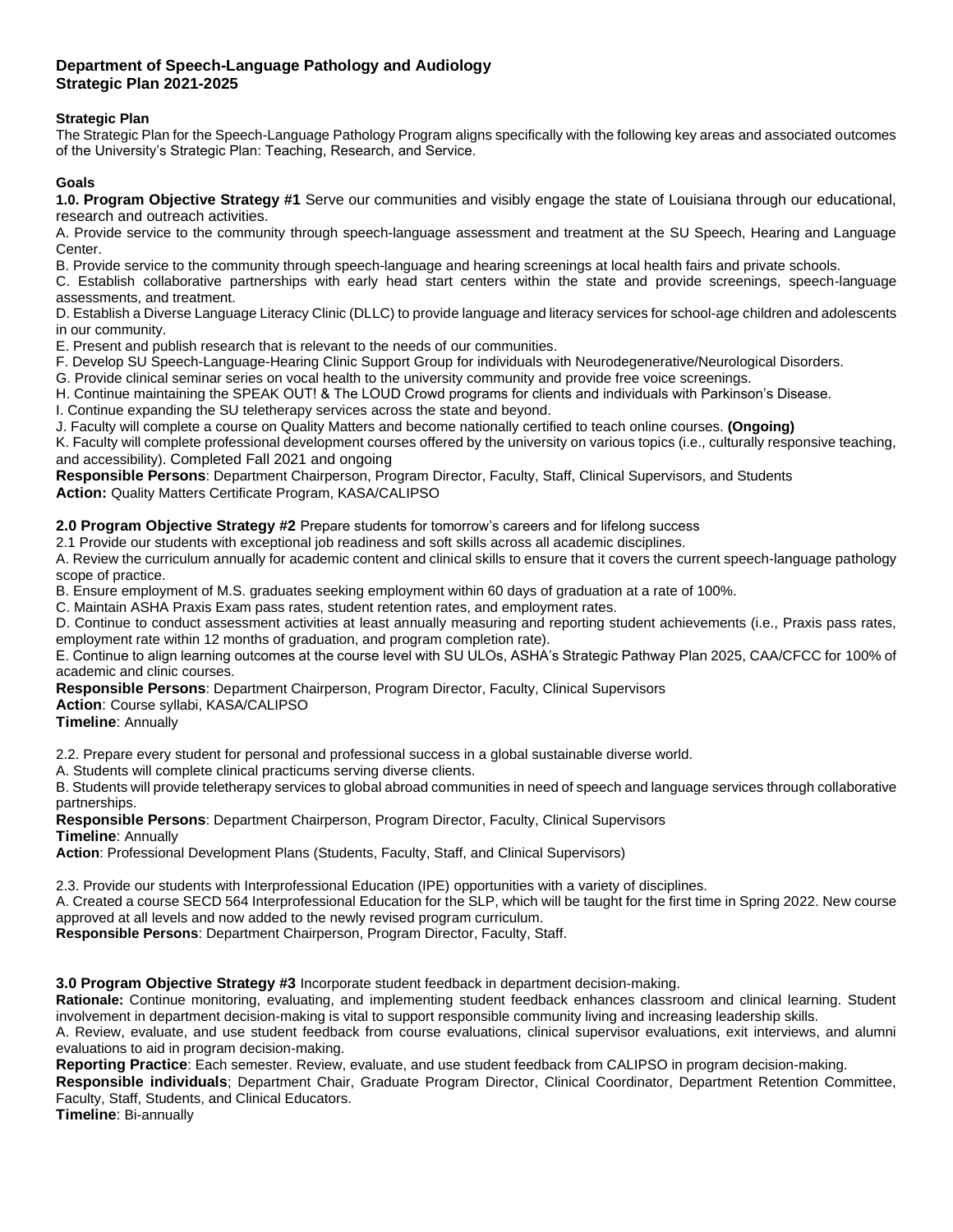**4.0 Program Objective Strategy #4** Serve our communities and visibly engage the state of Louisiana through our educational, research, and outreach activities.

A. Provide service to the community through speech-language assessment and treatment at the SU Speech, Hearing, and Language **Center** 

B. Provide service to the community through speech-language and hearing screenings at local health fairs, day care centers, head start centers, and private schools.

C. Establish collaborative partnerships with early head start centers within the state and provide screenings, speech-language assessments, and treatment.

D. Establish a Diverse Language Literacy Clinic (DLLC) to provide language and literacy services for school-age children and adolescents in our community.

E. Present and publish research that is relevant to the needs of our communities.

F. Develop SU Speech-Language-Hearing Clinic Support Group for individuals with Neurodegenerative/Neurological Disorders.

G. Provide clinical seminar series on vocal health to the university community and provide free voice screenings.

H. Continue maintaining the SPEAK OUT! & The LOUD Crowd programs for clients and individuals with Parkinson's Disease.

I. Continue expanding the SU teletherapy services across the state and beyond.

J. Faculty will complete a course on Quality Matters and become nationally certified to teach online courses. (Ongoing)

K. Faculty will complete professional development courses offered by the university on various topics (i.e., culturally responsive teaching, and accessibility). Completed Fall 2021 and ongoing

Responsible Persons: Department Chairperson, Program Director, Faculty, Clinical Educators

**Action**: Quality Matters Certificate Program, KASA/CALIPSO

**Timeline:** Annually

**5.0 Program Objective Strategy #5** Prepare students for tomorrow's careers and for lifelong success

5.1 Provide our students with exceptional job readiness and soft skills across all academic disciplines.

5.2. Review the curriculum annually for academic content and clinical skills to ensure that it covers the current speech-language pathology scope of practice.

5.3 Ensure employment of M.S. graduates seeking employment within 60 days of graduation at a rate of 100%.

5.4. Maintain ASHA Praxis Exam pass rates, student retention rates, and employment rates.

5.5. Continue to conduct assessment activities at least annually measuring and reporting student achievements (i.e., Praxis pass rates, employment rate within 12 months of graduation, and program completion rates).

5.6. Continue to align learning outcomes at the course level with SU ULOs, ASHA's Strategic Pathway Plan 2025, CAA/CFCC for 100% of academic and clinic courses.

**Responsible Persons:** Department Chairperson, Program Director, Faculty, Clinical Educators

**Action:** Course syllabi, KASA/CALIPSO

**Timeline**: Annually

6.0. **Program Objective Strategy #6** Prepare every student for personal and professional success in a global sustainable diverse world.

6.1. Students will complete clinical practicums serving diverse clients.

6.2. Students will provide teletherapy services to global abroad communities in need of speech and language services through collaborative partnerships.

**Responsible Persons**: Department Chairperson, Program Director, Faculty, Clinical Educators

**Timeline:** Annually

7.0. **Program Objective Strategy #7** Provide our students with Interprofessional Education (IPE) opportunities with a variety of disciplines.

7.1. Created a course SECD 564 Interprofessional Education for the SLP, which will be taught for the first time in Spring 2022. New course approved at all levels and now added to the newly revised program curriculum.

**Responsible Persons**: Department Chairperson, Program Director, Faculty, Clinical Educators, Department Curriculum Committee **Timeline**: Ongoing

#### **Focus Area 3: PROGRAM Objective #8 (Curriculum)**

Maintain viability of the Speech-Language Pathology & Audiology Program and accreditation of the MS program.

Maintain compliance with national and state standards of accreditation and certification. For each cohort at the end of the first year, the program will conduct a pre-learning assessment for each student in our program. The pre-learning assessment is made up of a focused set of questions in general areas of the curriculum, that includes specific targets related to the national praxis examination.

The content focus is on three key areas: **1.0 Foundational Knowledge and Professional Practice**

#### **2.0 Screening, Assessment, Evaluation, Diagnosis, and Treatment Planning**

#### **3.0 Implementation, and Evaluation of Treatment**

Each of the multiple-choice questions has only one answer. The expectations for mastery and are competence are for each student will obtain 80% and above. This assessment will be useful as the program tracks student's mastery and competency as they matriculate through the program, it will also provide additional information regarding the development of critical thinking skills because over 60% of the questions have been designed as case study questions that require a higher level of thinking, analysis, and problem-based learning format of the national Praxis Examination in SLP.

**Timeline**: The assessment is conducted for each student at the end of the first year and at the end of the first semester of the second year.

The resulting data is analyzed each year during our annual faculty retreat.